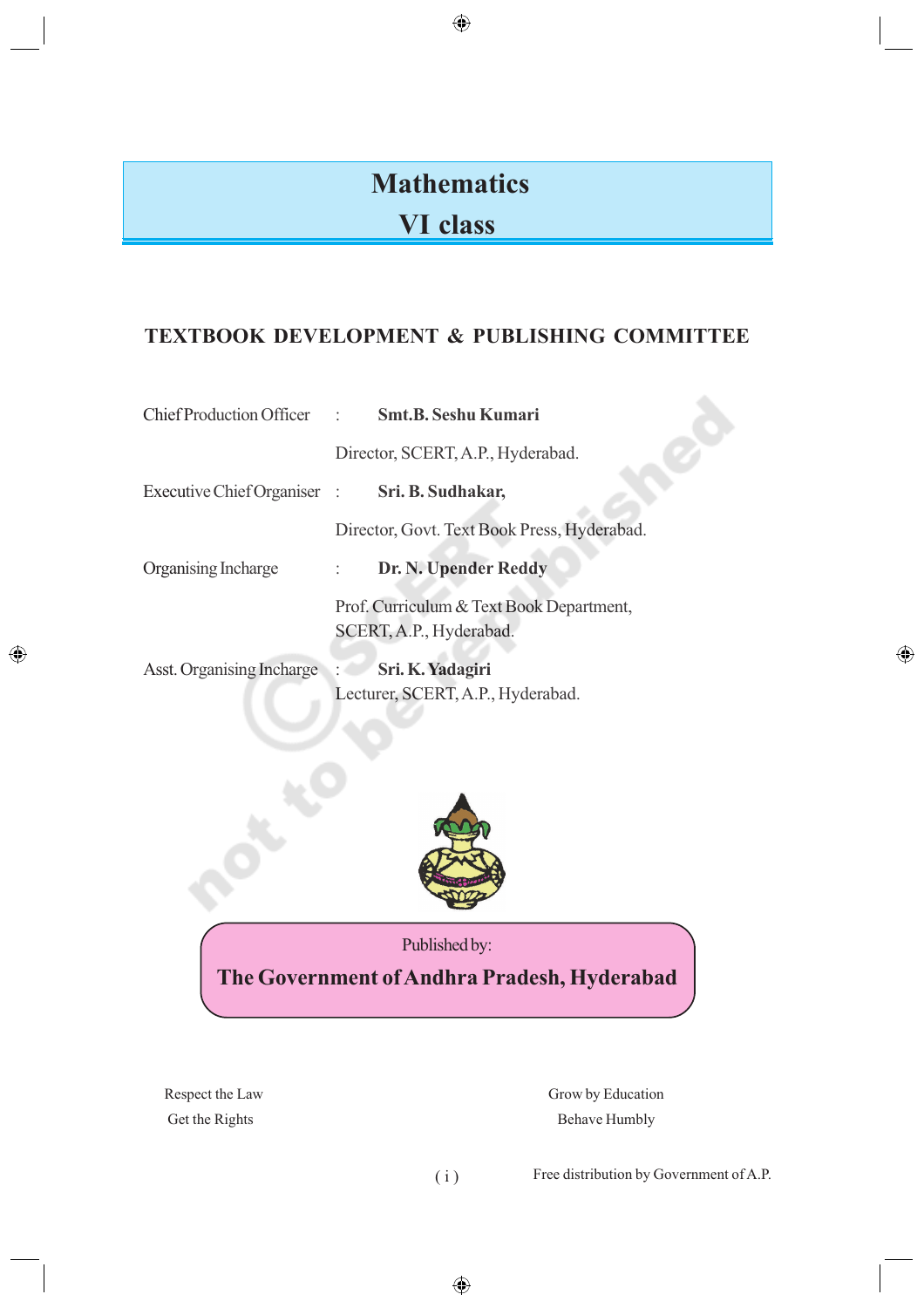#### **© Government of Andhra Pradesh, Hyderabad.**

 $\bigoplus$ 

*New Edition First Published 2012*

#### All rights reserved.

No part of this publication may be reproduced, stored in a retrieval system, or transmitted, in any form or by any means without the prior permission in writing of the publisher, nor be otherwise circulated in any form of binding or cover other than that in which it is published and without a similar condition including this condition being imposed on the subsequent purchaser.

The copy right holder of this book is the Director of School Education, Hyderabad, Andhra Pradesh.

◈

◈

This Book has been printed on 80 G.S.M. SS Maplitho Title Page 200 G.S.M. White Art Card

**Free distribution by A.P. Government**

*Printed in India* at the Andhra Pradesh Govt. Text Book Press, Mint Compound, Hyderabad, Andhra Pradesh.

–– o ––

⊕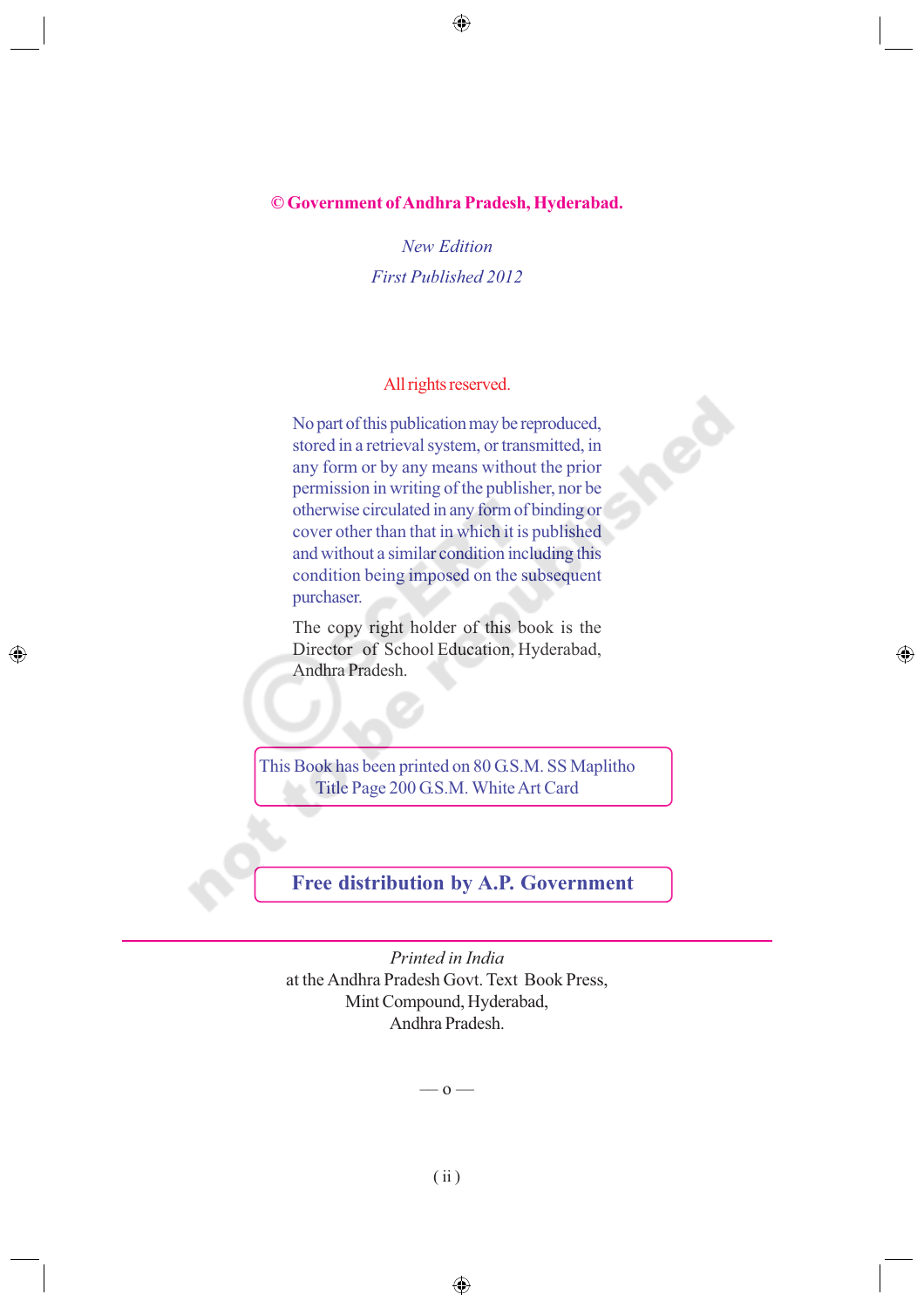### **Textbook Development Committee Members**

 $\bigoplus$ 

#### *Writers*

**Sri. Dr. P. Ramesh,** Lecturer, Govt. IASE, Nellore **Sri. M. Ramanjaneyulu,** Lecturer, DIET, Vikarabad, Ranga Reddy **Sri. T.V. Rama Kumar,** HM, ZPHS, Mulumudi, Nellore **Sri. P. Ashok,** HM, ZPHS, Kumari, Adilabad **Sri. P. Anthoni Reddy,** HM, St. Peter's High School, R.N.Peta, Nellore **Sri. S. Prasada Babu. ,** PGT, APTWR School, Chandrashekarapuram, Nellore **Sri. Kakulavaram Rajender Reddy,** SA, UPS Thimmapur, Chandampet, Nalgonda **Sri. G.V.B.Suryanarayana Raju,** SA, Municipal High School, Kaspa, Vizianagaram **Sri. S. Narasimha Murthy,** SA, ZPHS, Mudivarthipalem, Nellore **Sri. P. Suresh Kumar,** SA, GHS, Vijayanagar Colony, Hyderabad **Sri. K.V. Sunder Reddy,** SA, ZPHS, Thakkasila, Alampur Mdl., Mababoobnagar **Sri. G. Venkateshwarlu,** SA, ZPHS, Vemulakota, Prakasham **Sri. Ch. Ramesh,** SA, UPS, Nagaram (M), Guntur. **Sri. P.D.L. Ganapathi Sharma,** SA, GHS, Jamisthanpur, Manikeshwar Nagar, Hyderabad *Co-ordinators* **Sri. K.K.V. Rayalu,** Lecturer, Govt., IASE, Masabtank, Hyderabad. **Sri. Kakulavaram Rajender Reddy,** SA, UPS Thimmapur, Chandampet, Nalgonda *Editors* **Smt.B. Seshu Kumari,** Director, SCERT, A.P., Hyderabad. **Sri. K. Bramhaiah,** Professor, SCERT, A.P., Hyderabad **Sri. P. Adinarayana,** Retd., Lecturer, New Science College, Ameerpet, Hyderabad *Chairperson for Position Paper and Mathematics Curriculum and Textbook Development* **Professor V. Kannan,** Dept. of Mathematics and Statistics, University of Hyderabad *Chief Advisor* **Dr. H. K. Dewan ,** Education Advisor, Vidya Bhavan Society, Udaipur, Rajasthan. *Academic Support Group Members* **Smt. Namrita Batra,** Vidyabhavan Society Resource Centre, Udaipur, Rajasthan **Sri. Inder Mohan,** Vidyabhavan Society Resource Centre, Udaipur, Rajasthan **Sri. Yashwanth Kumar Dave,** Vidyabhavan Society Resource Centre, Udaipur, Rajasthan **Smt. Padma Priya Sherali,** Community Mathematics Centre, Rishi Vally School, Chittoor **Kumari. M. Archana,** Dept. of Mathematics & Statistics, University of Hyderabad **Sri. Sharan Gopal,** Dept. of Mathematics & Statistics, University of Hyderabad **Sri. P. Chiranjevi,** Dept. of Mathematics & Statistics, University of Hyderabad *Illustration & Design Team*

◈

**Sri. Prashanth Soni,** Artist, Vidyabhavan Society Resource Centre, Udaipur, Rajasthan **Sri. S.M. Ikram,** Operator, Vidyabhavan Society Resource Centre, Udaipur, Rajasthan **Sri. R. Madhusudhana Rao,** Computer Operator, SCERT, A.P., Hyderabad.

(iii) Free distribution by Government of A.P.

◈

⊕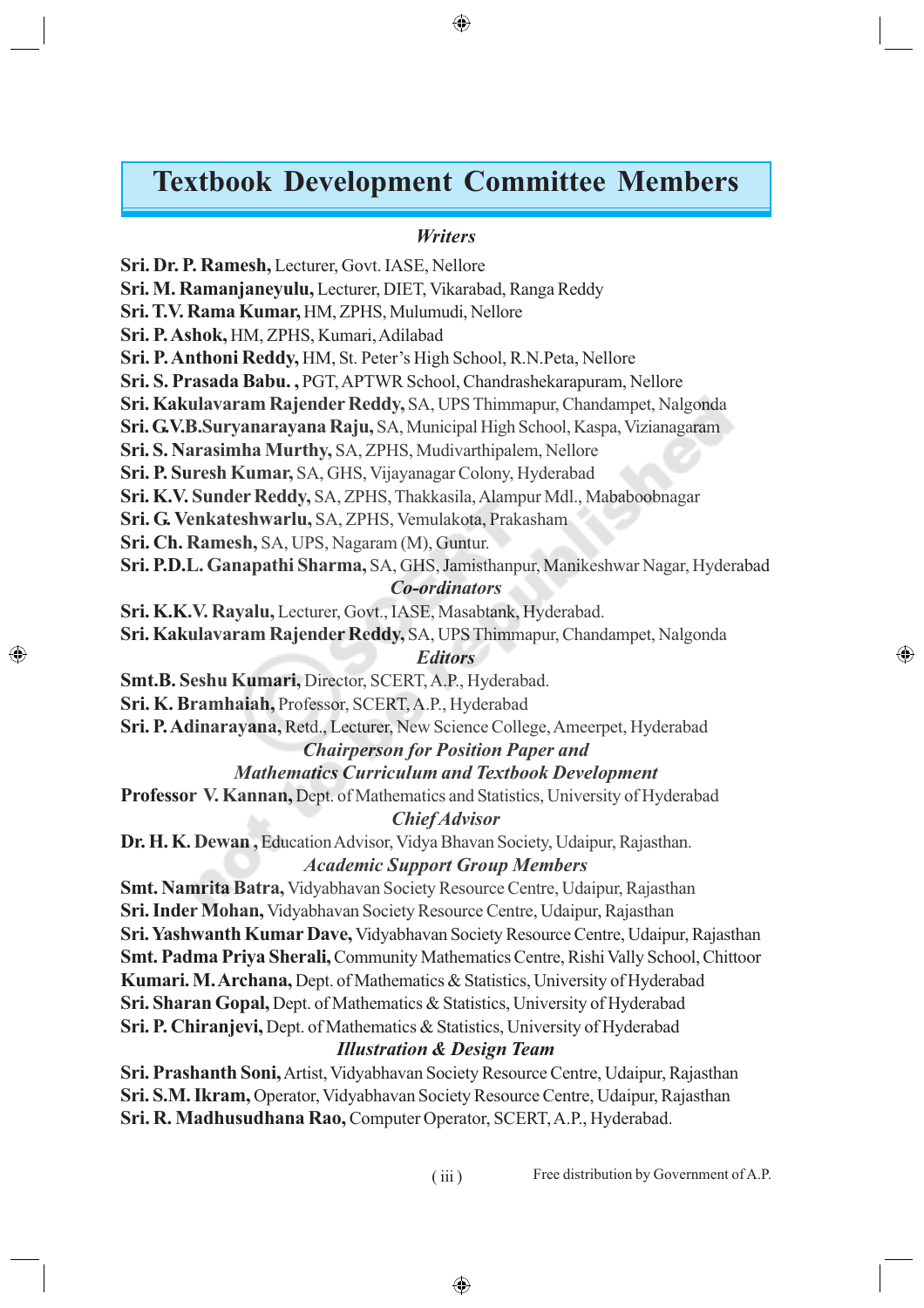#### FOREWORD

⊕

Andhra Pradesh State Curriculum Frame Work (APSCF-2011) recommends that childrens' life at schools must be linked to their life outside the school. The Right To Education Act (RTE-2009) perceives that every child who enters the school should acquire the necessary skills prescribed at each level upto the age of 14 years. Academic standards were developed in each subject area accordingly to maintain the quality in education. The syllabi and text books developed on the basis of National Curriculum Frame work 2005 and APSCF-2011 signify an attempt to implement this basic idea.

Children after completion of Primary Education enter into the Upper Primary stage. This stage is a crucial link for the children to continue their secondary education. We recognise that, given space, time and freedom, children generate new knowledge by exploring the information passed on to them by the adults. Inculcating creativity and initiating enquiry is possible if we perceive and treat children as participants in learning and not as passive receivers. The children at this stage possess characteristics like curiosity, interest, questioning, reasoning, insisting proof, accepting the challenges etc., Therefore the need for conceptualizing mathematics teaching that allows children to explore concepts as well as develop their own ways of solving problems in a joyful way.

We have begun the process of developing a programme which helps children understand the abstract nature of mathematics while developing in them the ability to construct own concepts. The concepts from the major areas of Mathematics like Number System, Arithmetic, Algebra, Geometry, Mensuration and Statistics are provided at the upper primary stage. Teaching of the topics related to these areas will develop the skills prescribed in academic standards such as problem solving, logical thinking, expressing the facts in mathematical language, representing data in various forms, using mathematics in daily life situations.

The textbooks attempt to enhance this endeavor by giving higher priority and space to opportunities for contemplation and wondering, discussion in small groups and activities required for hands on experience in the form of 'Do This' , 'Try This' and 'Projects'. Teachers support is needed in setting of the situations in the classroom. We also tried to include a variety of examples and opportunities for children to set problems. The book attempts to engage the mind of a child actively and provides opportunities to use concepts and develop their own structures rather than struggling with unnecessarily complicated terms and numbers. The chapters are arranged in such a way that they help the Teachers to evaluate every area of learning to comperehend the learning progress of children and in accordance with Continuous Comprehensive Evaluation (CCE).

The team associated in developing the textbooks consists of many teachers who are experienced and brought with them view points of the child and the school. We also had people who have done research in learning mathematics and those who have been writing textbooks for many years. The team tried to make an effort to remove fear of mathematics from the minds of children through their presentation of topics.

I wish to thank the national experts, university teachers, research scholars, NGOs, academicians, writers, graphic designers and printers who are instrumental to bring out this textbook in present form. I hope the teachers will make earnest effort to implement the syllabus in its true spirit and to achieve academic standards at the stage.

The process of developing materials is a continuous one and we hope to make this book better. As an organization committed to systematic reform and continuous improvement in quality of its products, SCERT, A.P., welcomes comments and suggestions which will enable us to undertake further revision and refinement.

B. Seshu kumari

⊕

Date: 28 January 2012 SCERT, A.P., Hyderabad

Place: Hyderabad DIRECTOR

◈

( iv )

◈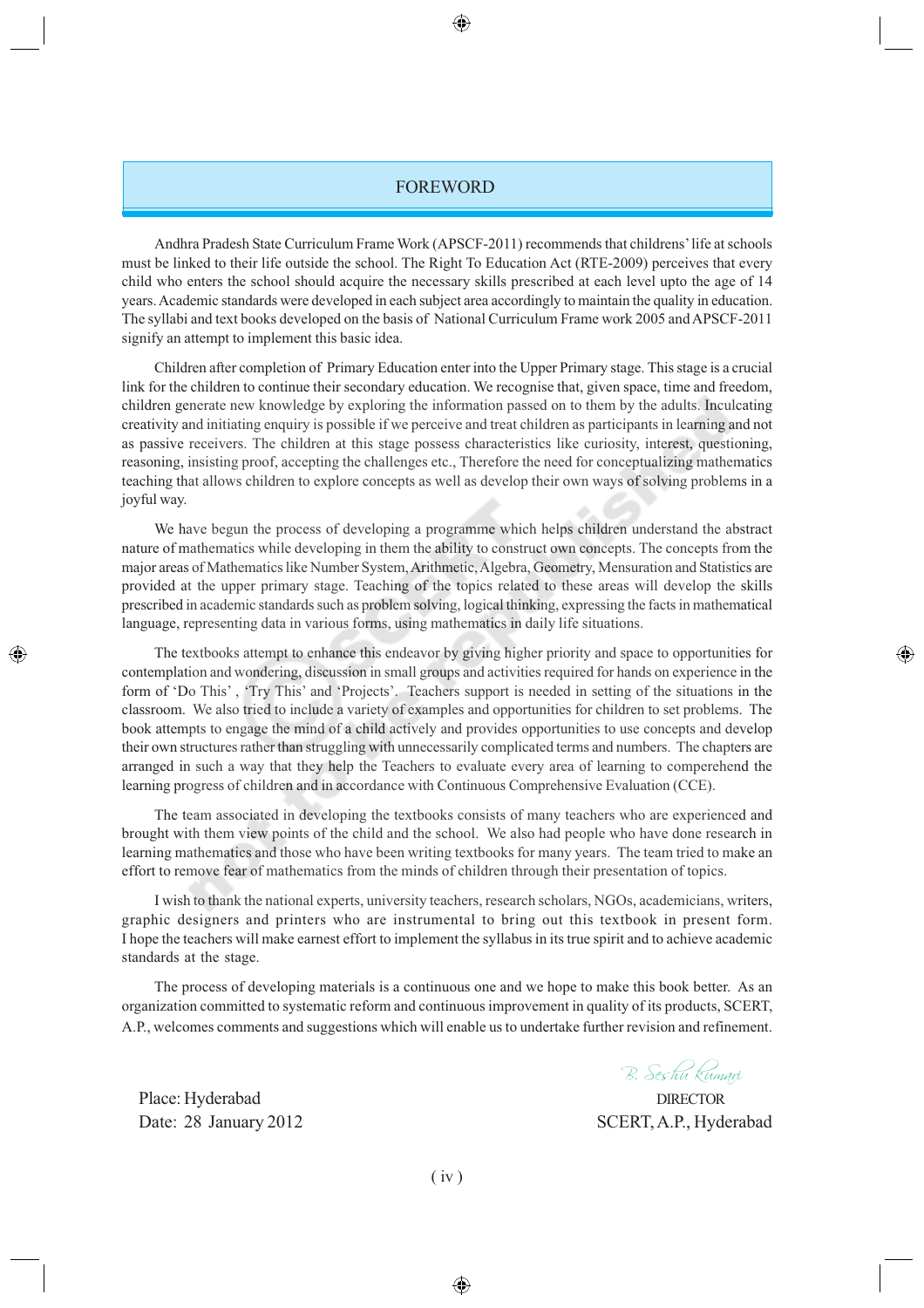## **MATHEMATICS**

 $\bigoplus$ 

## **VI class**

| <b>S. No.</b> | <b>Contents</b>                     | <b>Syllabus to be</b><br>covered during | Page No     |
|---------------|-------------------------------------|-----------------------------------------|-------------|
| 1.            | <b>Knowing Our Numbers</b>          | June                                    | $1 - 14$    |
| 2.            | <b>Whole Numbers</b>                | June, July                              | $15 - 27$   |
| 3.            | Playing with Numbers                | July                                    | $28 - 47$   |
| 4.            | <b>Basic Geometrical Ideas</b>      | July, August                            | $48 - 59$   |
| 5.            | <b>Measures of Lines and Angles</b> | Aug., Sept.                             | $60 - 71$   |
| 6.            | Integers                            | September                               | $72 - 83$   |
| 7.            | <b>Fractions and Decimals</b>       | Sep., Oct., Nov.                        | $84 - 105$  |
| 8.            | Data Handling                       | November                                | $106 - 117$ |
| 9.            | Introduction to Algebra             | Nov., Dec.                              | $118 - 129$ |
| 10.           | Perimeter and Area                  | Dec., Jan.                              | $130 - 143$ |
| 11.           | Ratio and Proportion                | Jan., Feb.                              | $144 - 156$ |
| 12.           | <b>Symmetry</b>                     | Feb., March                             | $157 - 166$ |
| 13.           | <b>Practical Geometry</b>           | March                                   | $167 - 176$ |
| 14.           | Understanding 3D and 2D Shapes      | March, April                            | $177 - 184$ |

 $\bigoplus$ 

( v ) Free distribution by Government of A.P.

 $\bigoplus$ 

 $\bigoplus$